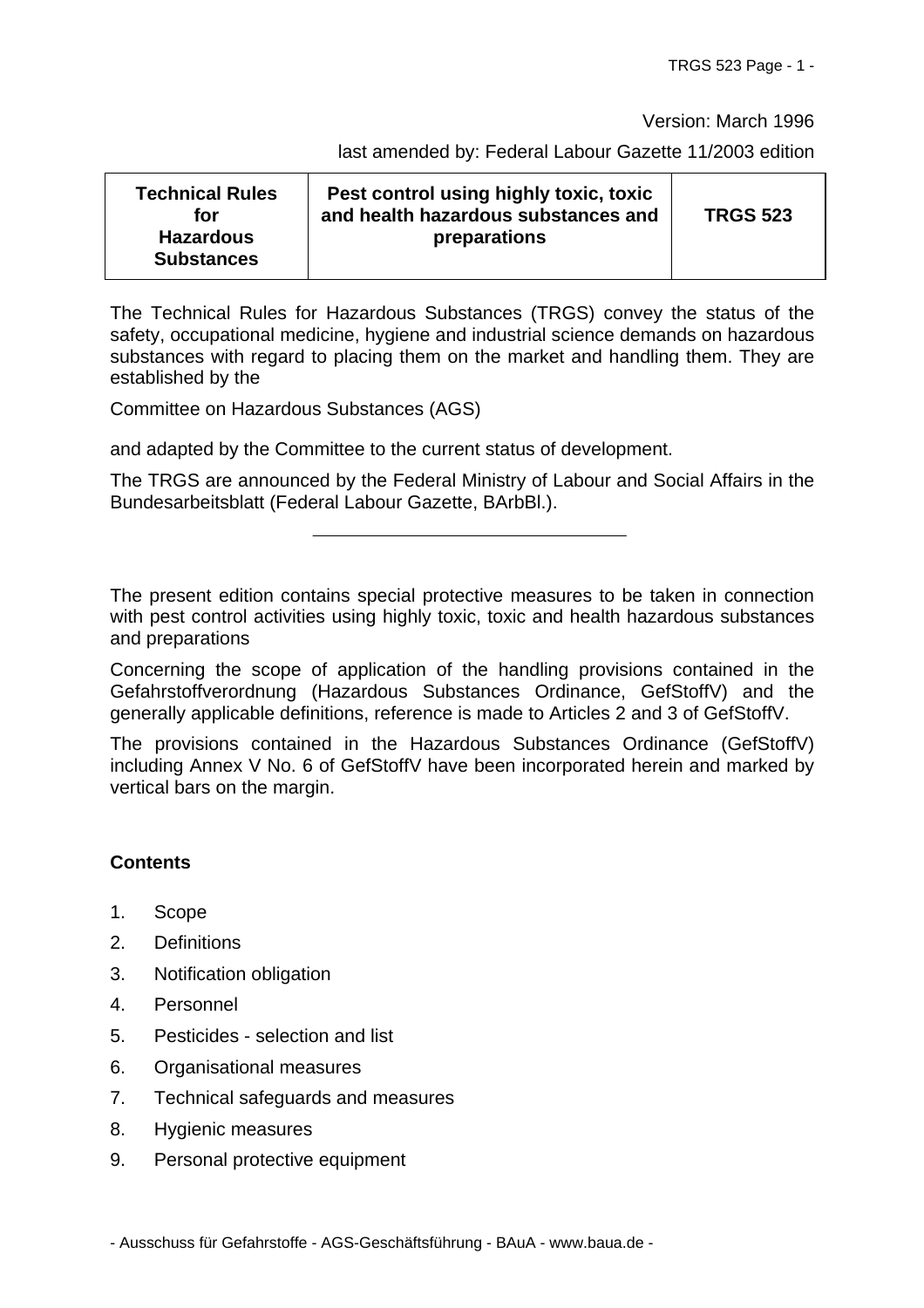- 10. Preventive medical check-ups
- 11. Storage and warehousing
- 12. Employer advisories and instructions
- 13. Restrictions of employment
- 14. First aid
- 15. Pest control activities in public facilities
- 16. Documentation

#### **1 Scope**

**1.1** The present TRGS applies to pest control activities using highly toxic, toxic and health hazardous substances and preparations as well as preparations releasing any substances or preparations of this kind if pest control activities are carried out

- a) for commercial gain or as an independent contractor in the scope of other business undertakings on the premises of a third party, or
- b) not only occasionally and in a negligible scope for pest control in an undertaking's own establishment in which food is produced, treated or placed on the market or in his own establishment as defined in Bundesseuchengesetz (Federal Pest Control Act - BSeuchG) Section 48a.

**1.2** The protective measures specified in the present TRGS shall be applied by analogy, with the exception of Sections 3 and 4 and the Annexes hereto, when carrying out other pest control measures covered by the scope of application of GefStoffV. In particular, it must be verified whether pesticides or processes associated with a low health hazard in accordance with Section 5 hereof can be used.

**1.3** Pest control has already been regulated in the following other legal provisions:

- concerning fumigation, in Art. 15 d of the Gefahrstoffverordnung (Hazardous Substances Ordinance - GefStoffV)
- concerning plant protection, by the Pflanzenschutzgesetz (Plant Protection Act)
- by the Pflanzenschutzsachkundeverordnung (Ordinance concerning expert knowledge in plant protection).
- **1.4** This TRGS shall not apply to
- preventive pest control,
- fumigation, which is covered by TRGS 512 and 513
- disinfection of rooms using formaldehyde, which is covered by TRGS 522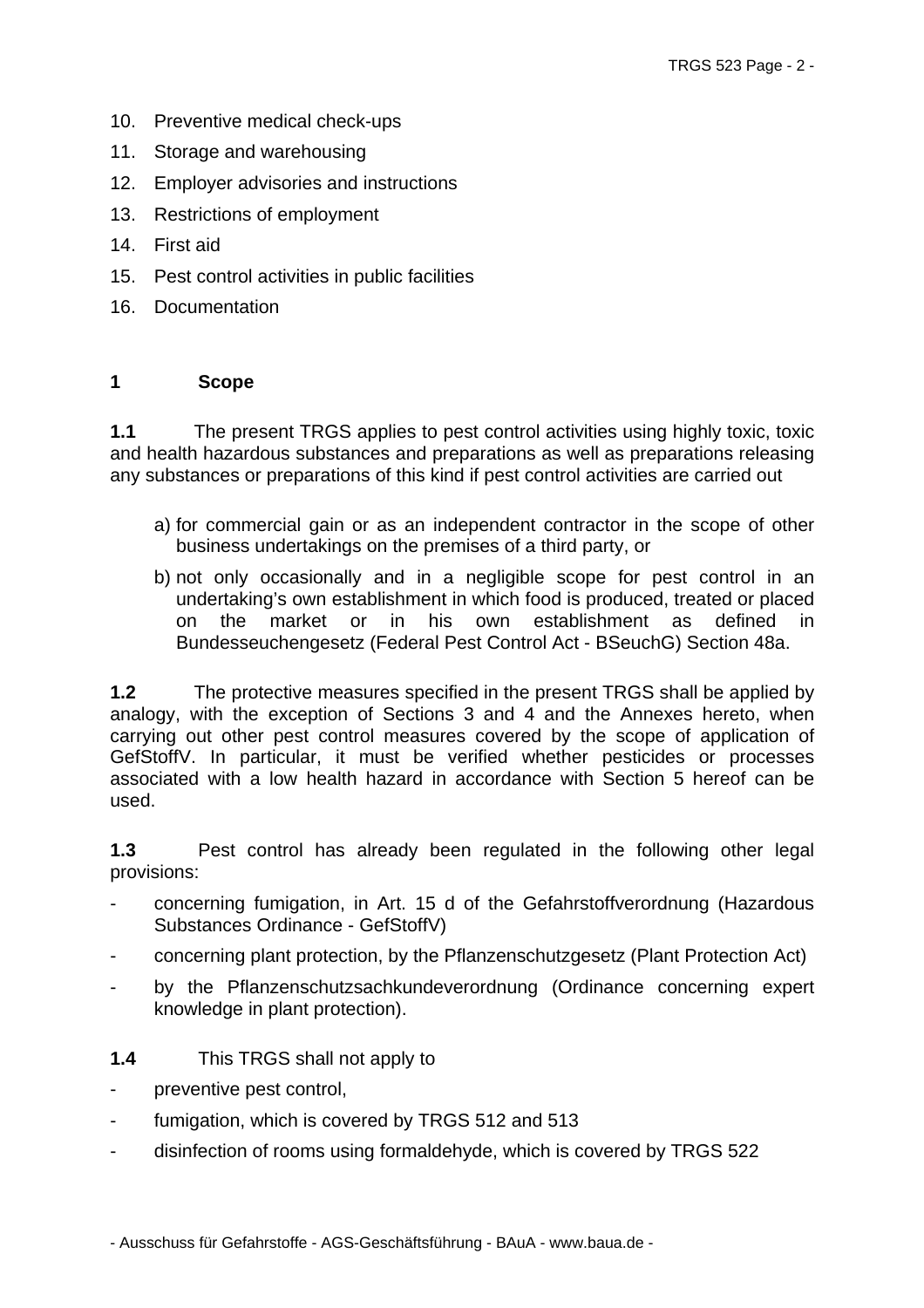#### disinfection activities.

- **1.5** Reference is made to the following provisions which are also applicable:
- Arbeitsschutzgesetz (Safety and Health at Work Act)
- Sections 36 and 45 of the accident prevention regulations (UVV) 'General rules' (VBG 1/GUV 0.1)
- Accident prevention regulation 'Preventive occupational medicine' (VBG 100/GUV 0.6)
- Accident prevention regulation 'First Aid' (VBG 109/GUV 0.3)
- TRGS 514 'Storage of highly toxic and toxic substances in packages and nonstationary vessels'
- ZH 1/701 'Rules for the use of respirators'
- ZH 1/606 'List of certified respirators'
- TRGS 555 "Company-specific advisories and instructions"
- TRGS 222 List of hazardous substances index of hazardous substances -
- Accident prevention regulation 'High-pressure liquid jets' (VBG 87/GUV 3.9)
- TRB 280 Operation of compressed gas tanks
- TRGS 507 'Surface treatment in enclosed spaces'
- Mutterschutzrichtlinienverordnung (Ordinance on the protection of pregnant and nursing women at the workplace - MuSchRiV) dated 15/04/97(Fed. Gazette p. 782)
- Zweites Gesetz zur Änderung des Jugendarbeitsschutzgesetzes (Second Act for Amending the Youth Employment Protection Act) dated 24/02/1997 (Fed. Gazette p. 311)

# **2 Definitions**

**2.1** Pesticide shall mean any substance or preparation that is used to render pests or deleterious organisms harmless, or to destroy such pests or organisms.

**2.2** The active substances of pesticides listed in Annex II Number 2 of the GefStoffV may be used as a guideline in order to verify whether or not a product to be used is a pesticide.

**2.3** Pesticides in accordance with Section 2.1 hereof shall be primarily used for pest control in the following areas:

- Protection of health and stored products as well as special material protection,
- Plant protection,
- Preservation and protection of wood and buildings,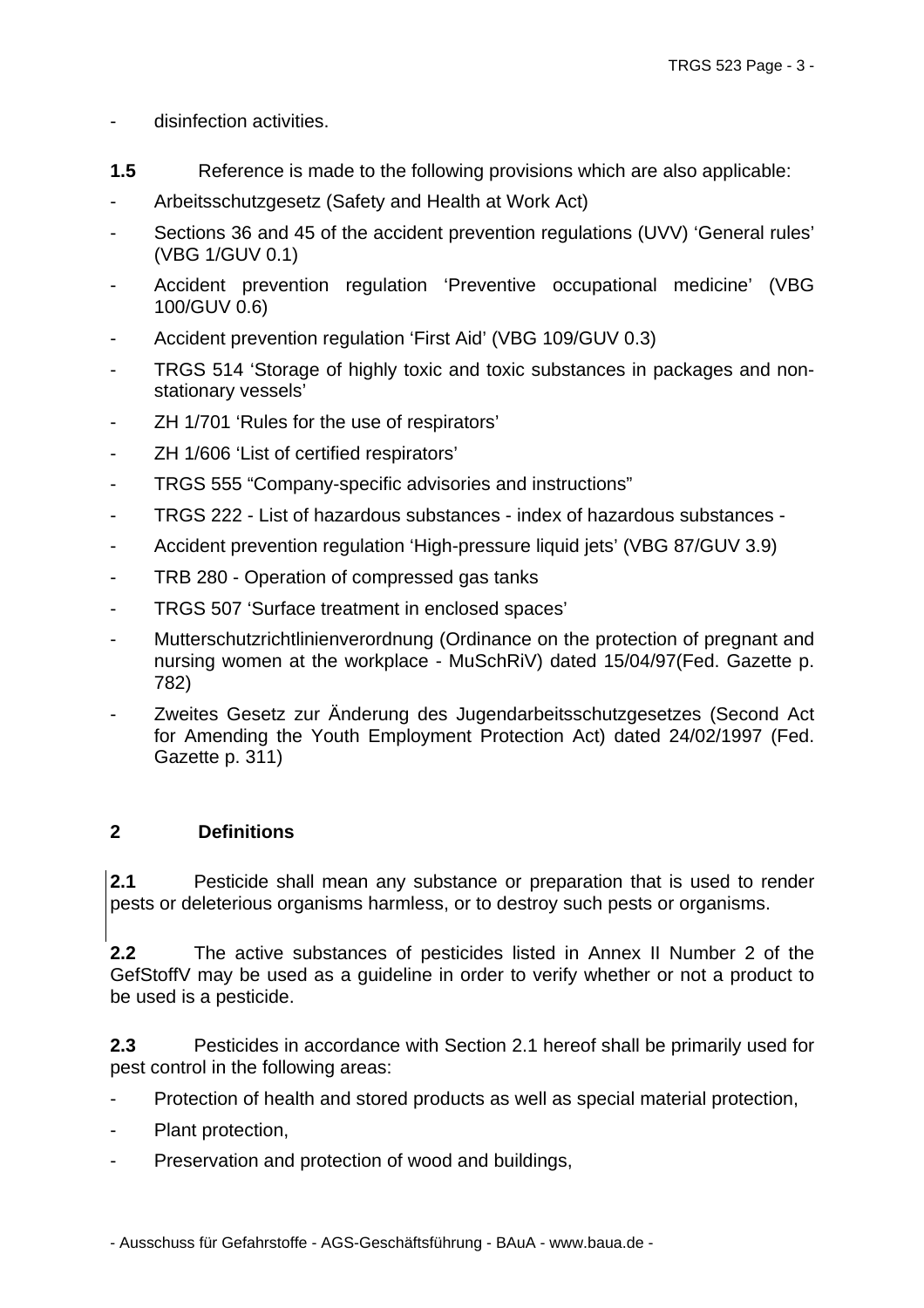Fumigation activities in the areas specified above.

#### **3 Notification obligation**

**3.1** Any person that intends to realise pest control activities pursuant to No. 1, or intends to resume such activities following a hiatus of more than one year, shall notify the competent authority of such intention six weeks in advance.

**3.2** Such notification shall contain the following at a minimum:

- 1. Proof that the human, spatial and safety resources of the entrepreneur are adequate for the envisaged activities
- 2. The number of workers that will be involved in pest control activities
- 3. a) The designations of,
	- b) properties of,
	- c) mechanisms of action for, and

d) application methods for the pesticides that will be used for the envisaged pest control activities.

e) methods for minimising pesticide residues,

- 4. The area in which the envisaged pest control activities are to be realised, as well as the target organisms for such activities.
- 5. Results of the tests performed under GefahrstoffV Article 16 (2).

**3.3** Any changes of the parameters specified in Section 3.2, Nos. 1 to 5, shall be notified.

#### **4 Personnel**

**4.1** Adequate human resources shall be deemed to be available for pest control activities insofar as suitable qualified persons (persons with expert knowledge) are employed. Persons shall be deemed qualified insofar as they meet all of the following criteria:

- 1. They are 18 years of age or older,
- 2. They possess a sufficiently developed sense of responsibility to handle pesticides,
- 3. They possess a doctor's certificate pursuant to Article 30 of the GefStoffV attesting to the fact that

the applicant appears not to be physically or mentally unfit to handle pesticides, and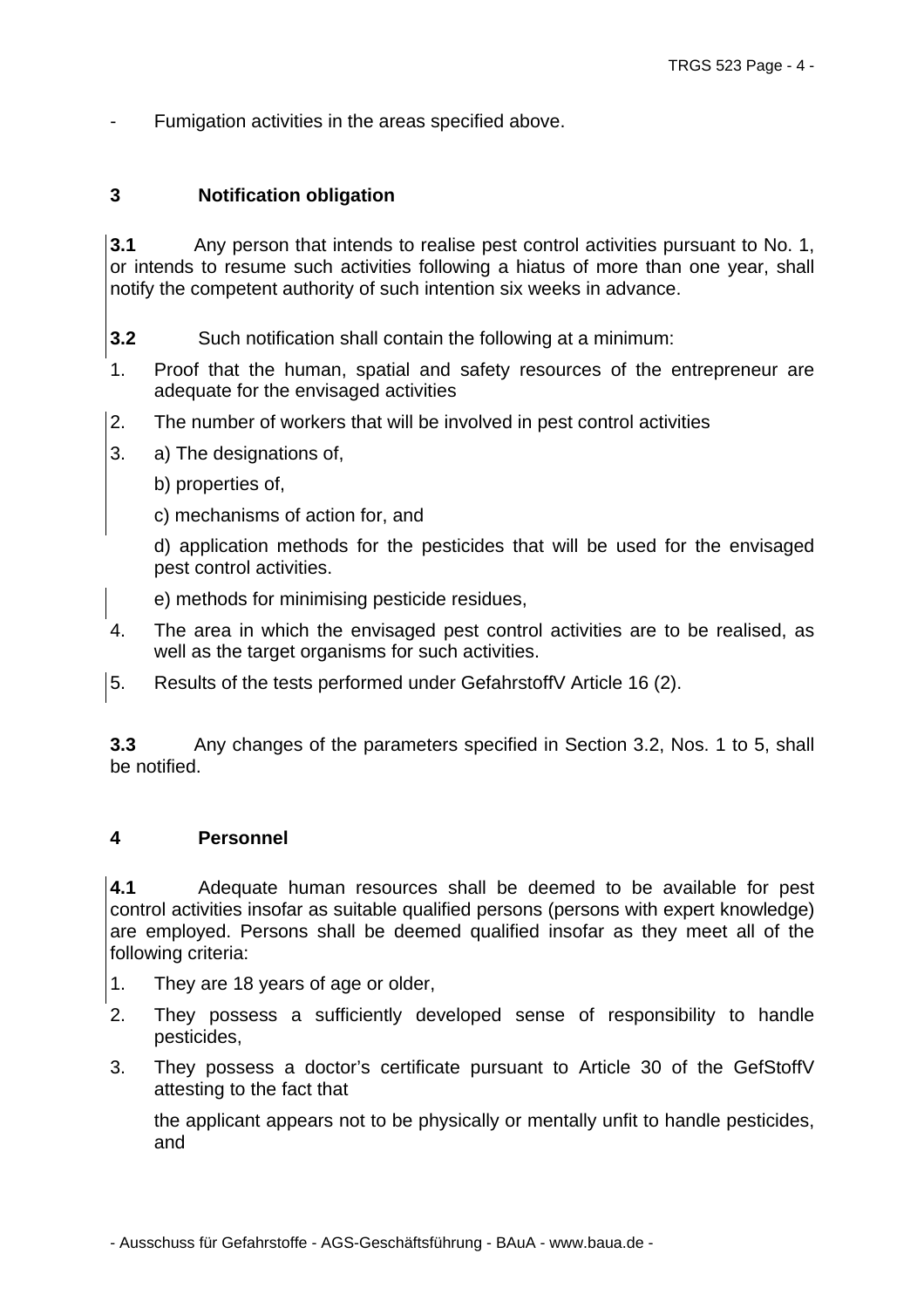4. They are in sufficient command of the German language.

**4.2** The examination for the doctor's certificate mentioned in Section 4.1 No. 3 shall be performed in analogy to the recommendations of the Federal Ministry of Labour concerning the performance of the eligibility examination of applicants for competence certificates for fumigation activities in accordance with Annex V, Number 5.2 (2) No. 2 of the GefStoffV. (Federal Labour Gazette 5/93 edition, p. 67). For a "Sample certificate concerning the eligibility test" refer to Annex 6 to TRGS 512.

## **4.3** Persons with expert knowledge

4.3.1 Persons shall be deemed to have expert knowledge insofar as they meet all of the following criteria:

- 1. They have successfully passed the examination mandated by the currently applicable version of the Ordinance Regarding the Certification Examination for Licensed Pest Control Specialist of March 19, 1984 (Verordnung über die Prüfung zum anerkannten Abschluss "Geprüfter Schädlingsbekämpfer/Geprüfte Schädlingsbekämpferin" vom 19. März 1984 (Fed. Gazette I p. 468)); or
- 2. have successfully passed the examination for master or qualified assistant pest control specialist (Prüfung zum Gehilfen oder Meister für Schädlingsbekämpfung) pursuant to superseded or enforceable regulations in the former German Democratic Republic; or
- 3. have acquired qualifications comparable to those specified above in a Member State of the European Community; and

4.3.2 A person shall also be deemed qualified for pest control activities insofar as such person has successfully passed an examination or successfully taken a training course that is recognised by the competent authority as being the equivalent of the examinations and certifications specified in Section 4.3.1 hereof.

A person that engages in pest control activities that are limited to a specific application domain shall be deemed qualified to realise such activities insofar as such person has successfully passed an examination or successfully taken a training course that is recognised by the competent authority as adequate certification for such activities.

**4.4** Whether or not an examination or a course of training can be recognised as being equivalent or appropriate, shall be assessed for the purposes of Section 4.3.2 hereof on the basis of the criteria for recognition specified in Annex I hereof.

**4.5** The qualified expert shall regularly undergo specific further training.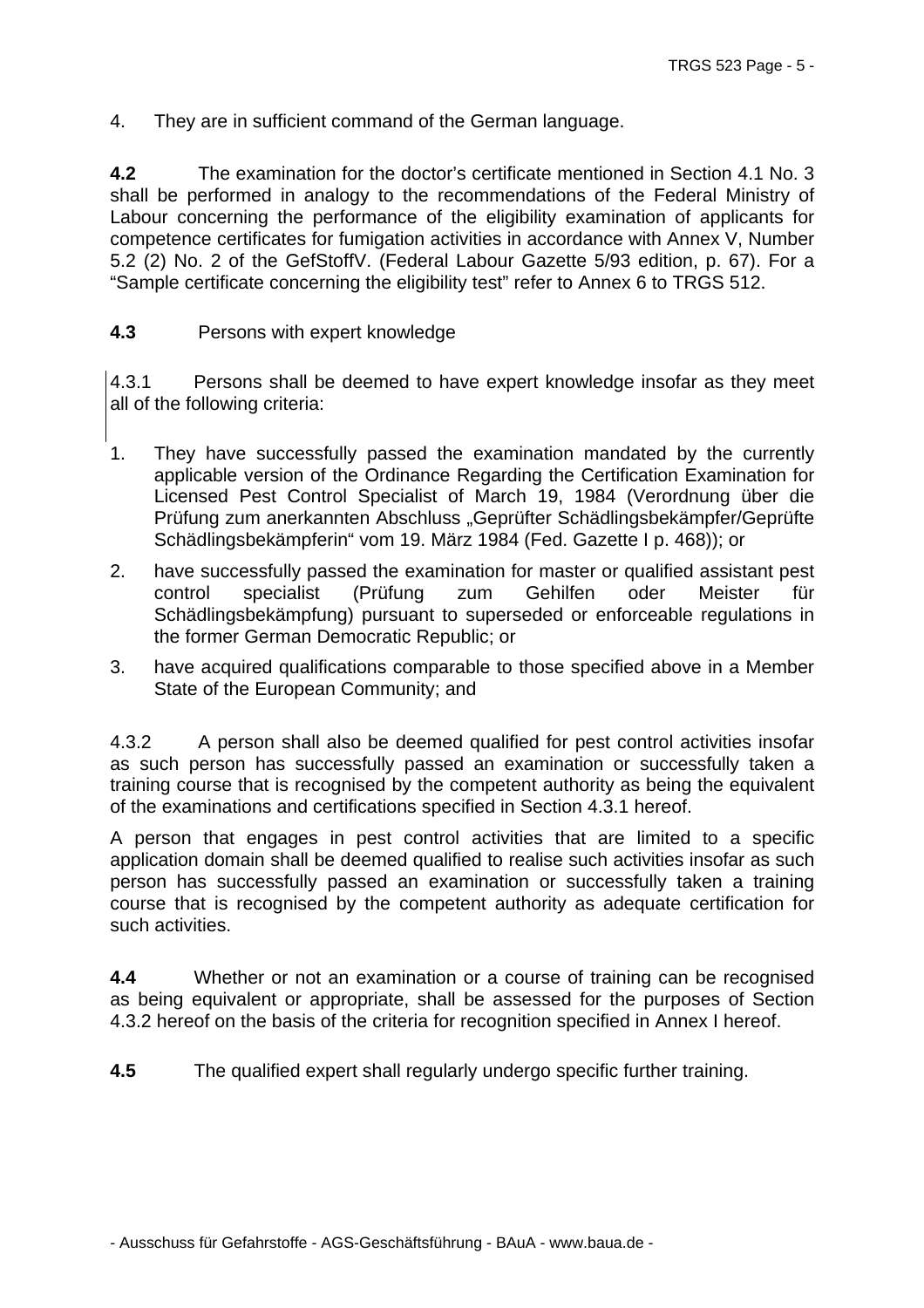# **5 Pesticides - selection and list**

**5.1** The employer shall verify whether pesticides posing a lower risk to health than the agents envisaged by him are available for the target area and the target type of pest. If he can be reasonably expected to use such pesticides, and if substitution is necessary to protect the life and health of the workers, he shall use such substitutes only. Where it is not possible to protect the life and health of the workers against the risks resulting from the presence of hazardous substances at the workplace by other means, the employer shall verify whether or not the presence of such substances at the workplace can be avoided or restricted by changing the method of production and use or by using low-emission types of application of hazardous substances. If this is technically feasible, and if the employer can be reasonably expected to implement such measures, the employer shall change the method accordingly, or apply the lowemission types of use. The results of the assessments carried out under the 1<sup>st</sup> and  $3<sup>rd</sup>$  sentence hereof shall be recorded in writing and submitted to the relevant authority on request.

**5.2** The assessment carried out under Section 5.1 above shall account for the following principles of reducing risks:

- Application of suitable diagnostic methods prior to and after the application of the substance in order to determine the places infested and the degree of infestation with parasites,
- Use of mechanical-physical methods (traps, bait, gratings, adherents, etc.),
- Targeted treatment of hiding and resting places and/or running paths,
- Use of graduated methods,
- Application of short-term agents where possible (except where insect growth regulators and baits are used),
- The choice of means should be matched to possible inactivating properties of the surfaces to which the pesticide is applied (pH, humidity, temperature, charge, contamination including accumulation of dust, etc.),
- Application of pesticide concentrations and quantities commensurate with the type of pest and its development stage.

**5.3** The employer shall maintain an index of the pesticides that are handled by him. The index shall contain the following information at a minimum:

- 1. Designation of the agent,
- 2. Classification of the agent or specification of its hazardous properties,
- 3. Range of quantities of the agent in active use,
- 4. Working areas in which the agent is handled.

The working areas mentioned in the  $2<sup>nd</sup>$  sentence No. 4 hereof include the partial areas in which the establishment performs pest control activities, for example. (Not necessary if outlined in the notification under Section 3 hereof). The information may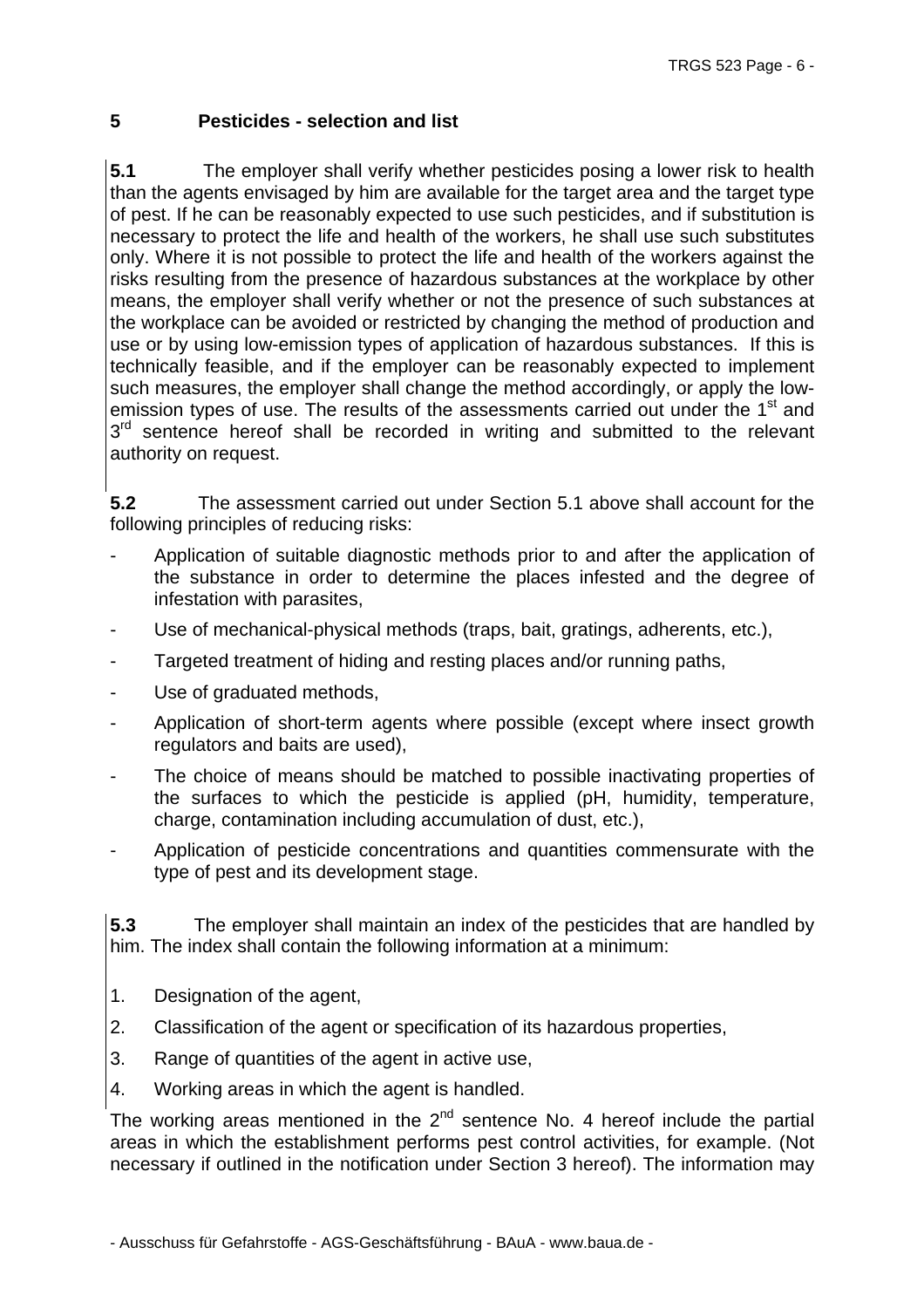be stored as hardcopies or on electronic data carriers. The index shall be updated to reflect substantial modifications and shall be verified at least once per year. It shall be stored in a place where it is readily at hand and submitted to the relevant authorities on request.

## **6 Organisational measures**

**6.1** Pest control shall be realised in such a way as to avoid any deleterious effect on human beings and/or the environment.

**6.2** Pest control activities pursuant to No. 1 of the present Section shall be realised solely by persons that meet the criteria laid down in Section 4 hereof.

**6.3** Unskilled workers shall be deployed for pest control activities solely under the direct supervision of a qualified person and shall receive regular instruction in regard to such activities.

**6.4** Prior to performing any pest control activities, the director of the facility in question (coordinator in accordance with § 6 of UVV VBG 1/GUV 0.1) or persons affected shall be notified in writing of the envisaged pest control activity and the possible risks resulting from pesticides.

**6.5** If the qualified person is not present in the place of application for the whole duration of the pest control activities, workers shall be informed about the ongoing pest control activities by means of written notices posted. These written notices shall specify:

- 1. the type of pest being controlled,
- 2. the pesticide used (trade name and labelling in accordance with Hazardous Substances Ordinance),
- 3. the application method,
- 4. the date of application,
- 5. the company performing the pest control activities (name, address, telephone number).

**6.6** All food and feed capable of being eaten as well as all commodities and utensils (unless they can be easily cleaned) shall be removed or covered so as to prevent them from being contaminated prior to the pest control activities.

**6.7** Prior to commencing the pest control activities, the following must be known:

1. location of the nearest telephone,

2. the telephone number of the rescue and medical standby service,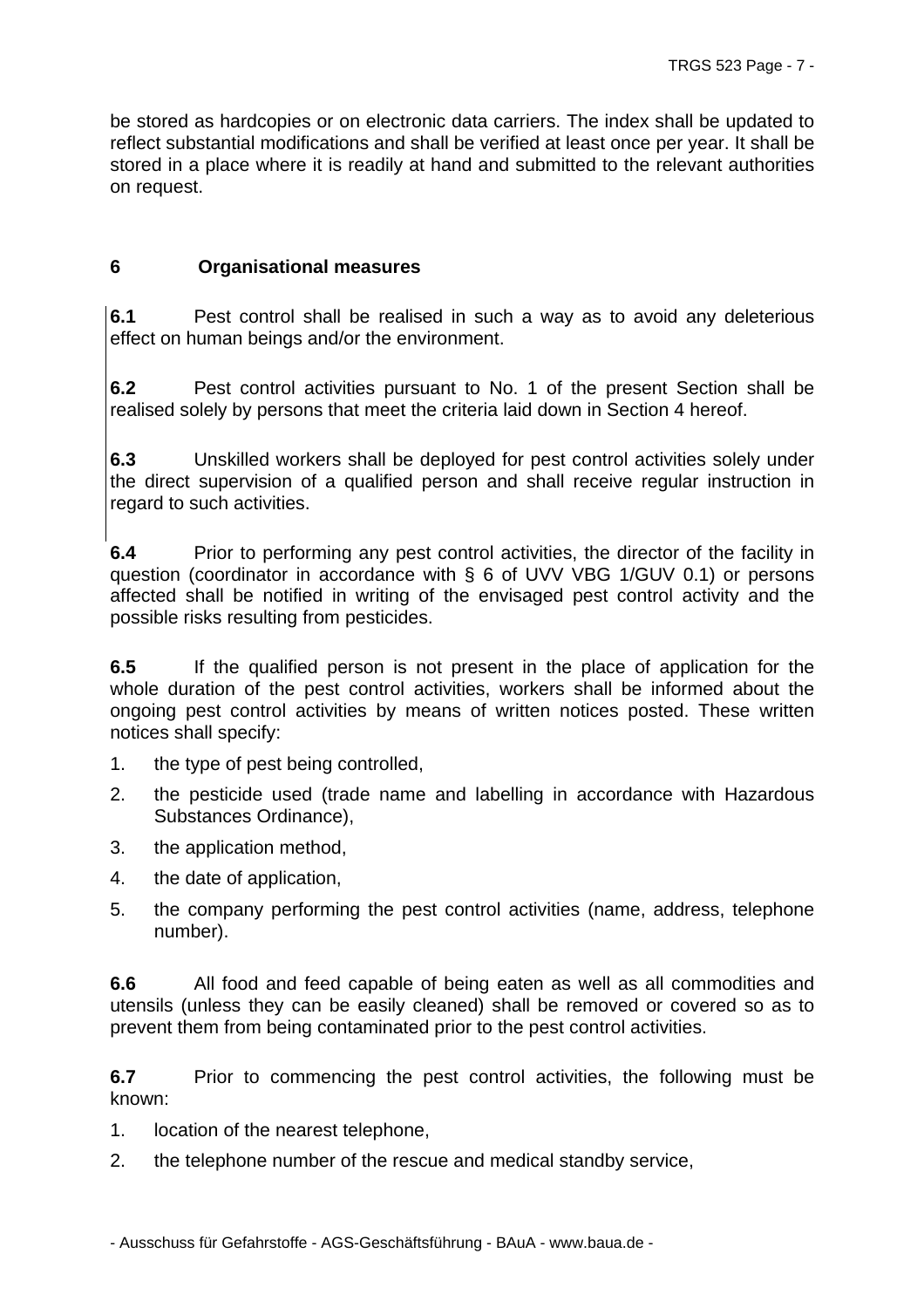- 3. the telephone number of the information and relief centre for poisoning,
- 4. the escape routes, and
- 5. the nearest water tap.

**6.8** The qualified person concerned shall ensure that the following is realised at a minimum:

- 1. Commencement of the activities shall be subject to implementation of all measures stipulated in the advisories,
- 2. The pesticide shall be used subject to the manufacturer's advisories,
- 3. Workers shall wear the designated personal protective equipment while performing the target activities,
- 4. The work area shall be configured in such a way that it can be evacuated rapidly at any time
- 5. Unauthorised persons and animals other than the target species shall be kept away from the working area, and the persons concerned shall have been notified in accordance with Section 6.4 hereof.

#### **6.9** Authorisation of re-use

Any rooms in which pest control activities have been performed using pesticides shall not be authorised for re-use by the qualified person unless they can be used without any risks. The necessary measures shall be specified by the qualified person.

**6.10** Necessary measures may include, without being limited to, sufficiently long times of ventilation, removal of bait residues, screening measures or cleaning using the recommended detergents and/or methods.

**6.11** The re-use of rooms that have been subjected to pest control activities shall be authorised in writing by the qualified person.

# **7 Technical safeguards and measures**

**7.1** Any equipment designed for the application of pesticides, such as spraying devices, spray guns and atomisers shall be used for their intended purpose and in accordance with the manufacturer's operating instructions only. Reference is made to the accident prevention regulation 'High-pressure liquid jets' (VBG 87/GUV 3.9)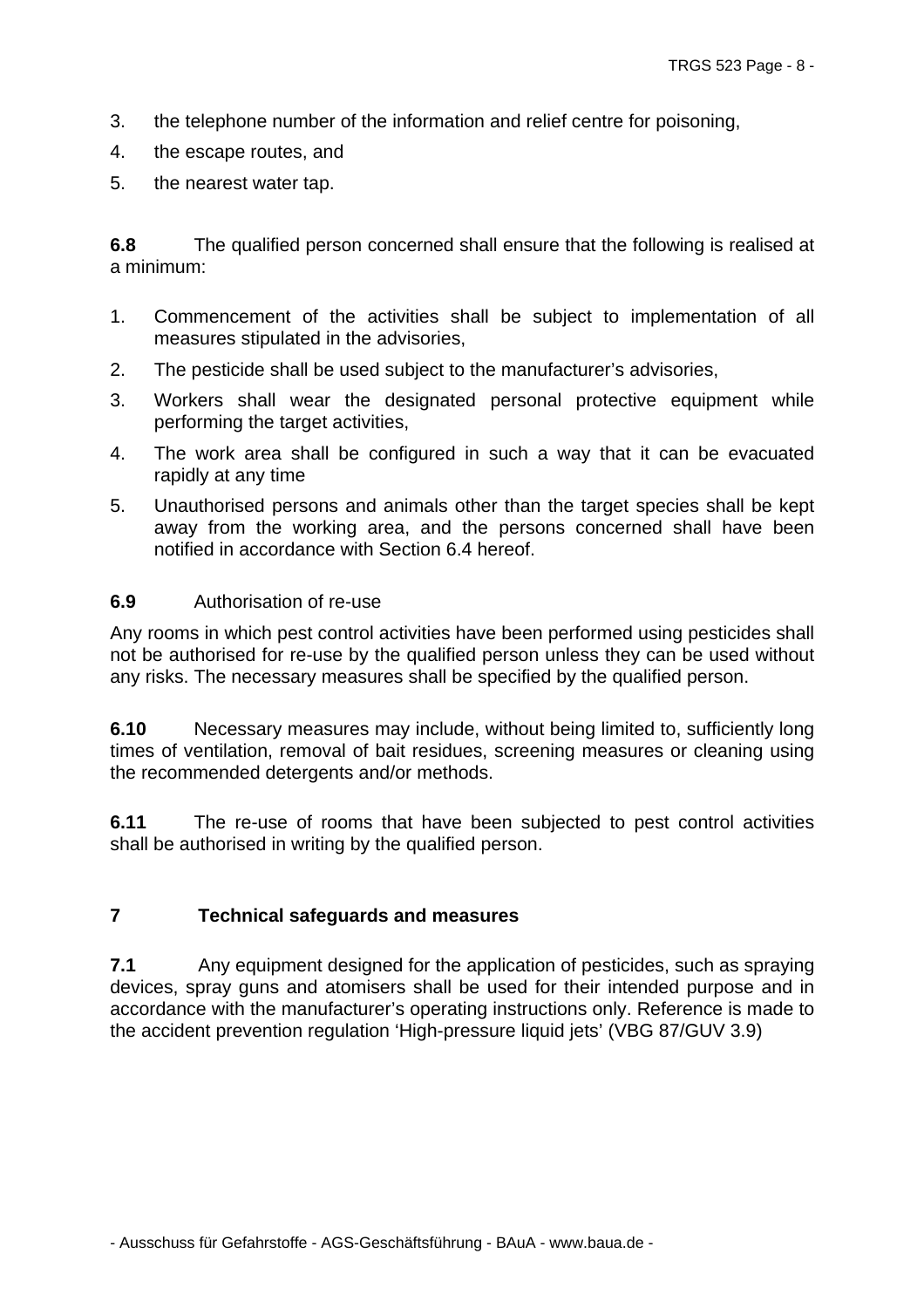**7.2** The equipment used for the application of pesticides shall be tested for proper functioning and technical safety in intervals not exceeding one year. The result of the tests shall be properly recorded.

**7.3** Any modifications to the equipment used for the application of pesticides shall be reserved to the manufacturer or those persons who have been authorised by the same.

**7.4** If equipment used for pest control has been found to be defective, this equipment shall not be re-used unless it has been repaired and its safety has been verified in accordance with Section 7.2 hereof.

**7.5** Pesticides shall be transported in such a way as to avoid any release thereof and any deleterious effect on the environment or human health. The same applies, *mutatis mutandis*, to the transport of equipment for the application of pesticides and other tools that are contaminated with pesticides. Reference is made to the 'Regulations for the transportation of dangerous goods on roads' (GGVS).

**7.6** The spray and the bait shall be prepared in the open air, if possible. Otherwise, proper ventilation shall be ensured. The solutions to be used shall not be prepared in residential occupancies, in kitchens or storage rooms for food or feed. Only the quantity necessary for the intended pest control activity shall be prepared. Residual quantities shall be avoided.

**7.7** No kitchen or eating utensils, watering, feeding or washing troughs may be used for the preparation of spray liquids, bait etc., but only vessels that have been labelled for this purpose.

**7.8** The liquids prepared, the bait produced but not used etc., the unused commercial products and the tools used shall not be left unattended. If these pesticides or the tools used in connection with them have to be stored over night or for longer periods of time, they shall be kept under lock and seal or in a manner so as to ensure that only qualified persons may access them (also refer to Section 11).

**7.9** Work shall be carried out in such a manner so as to avoid inhaling dust, spray clouds, vapours, smoke or gases as well as contact of the pesticides with the eyes or the skin. (Also refer to Section 9.6). Any splashes or contamination shall be immediately washed off with water and soap. Working clothes that have been soaked with pesticides shall be immediately changed.

**7.10** The equipment used shall be cleaned when the work has been completed. The residues of the solutions prepared etc. or the rinsing fluids shall not be allowed to enter any bodies of water. Any waste arising shall be disposed of in compliance with the provisions governing the disposal of waste, in particular, with due regard to the Verordnung zur Bestimmung von Abfällen (Ordinance for the Definition of Wastes - AbfBestV) in accordance with Section 3 (4) of the Kreislaufwirtschafts- und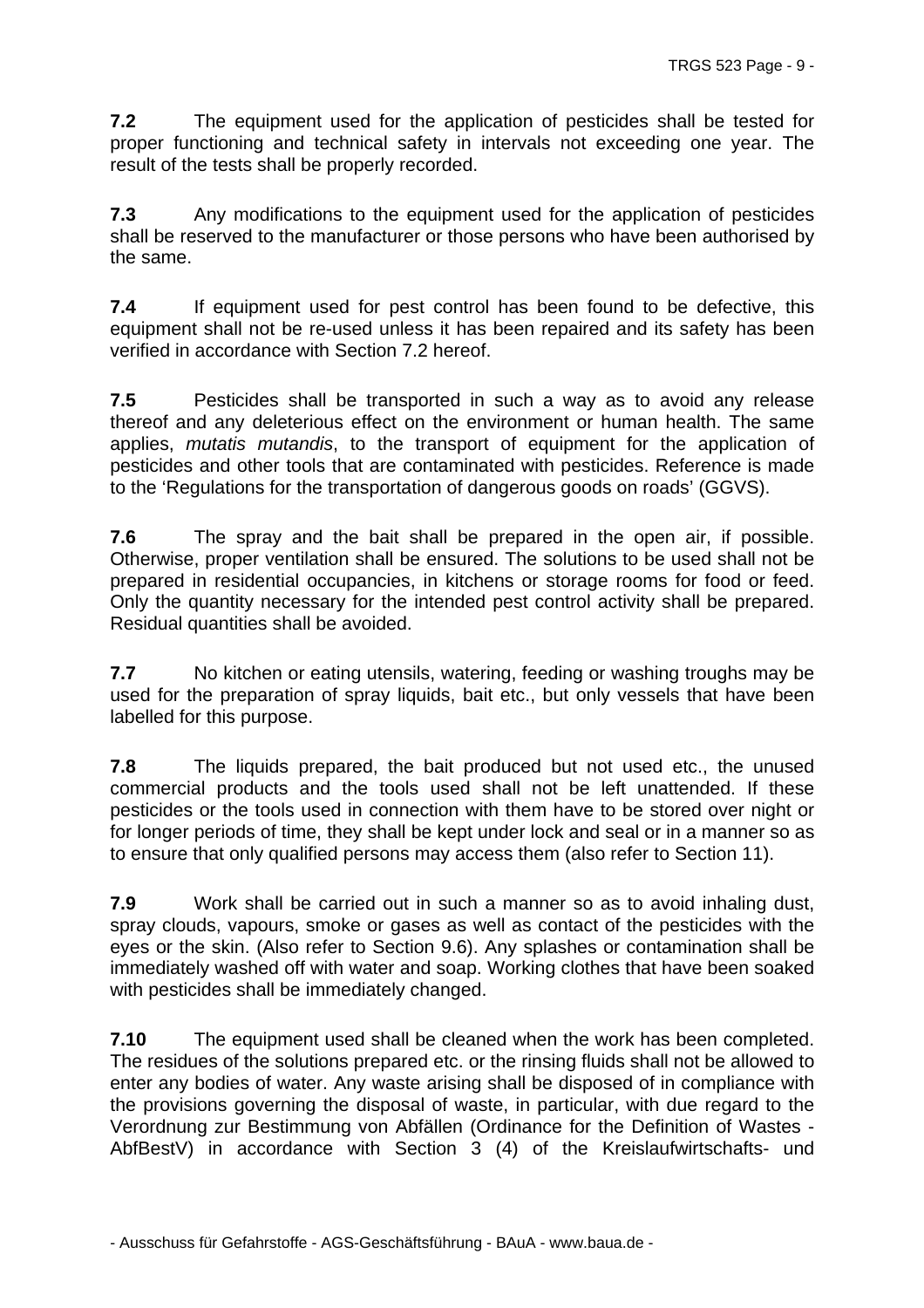Abfallgesetz (Closed Substance Cycle and Waste Management Act - KrW-/AbfG) as well as TA Abfall (Technical Instructions on Waste), as waste requiring special monitoring activities (hazardous waste) using waste keys 53 103/4 and 187 14/15. Any minor quantities and contaminated packaging materials shall be collected separately and directly disposed of according to local hazardous waste collection schemes.

# **8 Hygiene protection measures**

**8.1** Workers handling pesticides shall refrain from eating, drinking or smoking in work areas or at their workplaces in the open air. Areas have to be provided for these workers in which they can eat, drink or smoke without suffering an impairment to their health based on hazardous substances.

8.2.1 Lavatories and showers as well as rooms with separate lockers for normal and working clothes shall be provided to workers handling pesticides. Where necessary to protect the health of workers, lockers shall be provided for normal and working clothes which are separated by lavatories and showers.

8.2.2 If the pesticide manufacturer has specified in the operating instructions that workers shall have a shower after handling the pesticide, showers shall be provided.

**8.3** When workers have finished handling a pesticide, they shall change their clothes and at least wash their face and hands with water and soap.

**8.4** Working clothes and protective garments that have been contaminated with pesticides shall be transported in tightly closed transport containers. If necessary, the clothes shall be aired in the open air after the transport.

**8.5** Working clothes and protective garments shall be cleaned by the employer. If necessary, they shall be properly disposed of and replaced by the employer.

**8.6** Workers shall not be under the influence of alcoholic drinks or drugs while handling pesticides.

# **9 Personal protective equipment**

**9.1** The employer shall provide efficient personal protective equipment that can be appropriately worn by the worker and shall keep such equipment in a useful, hygienically unobjectionable condition, and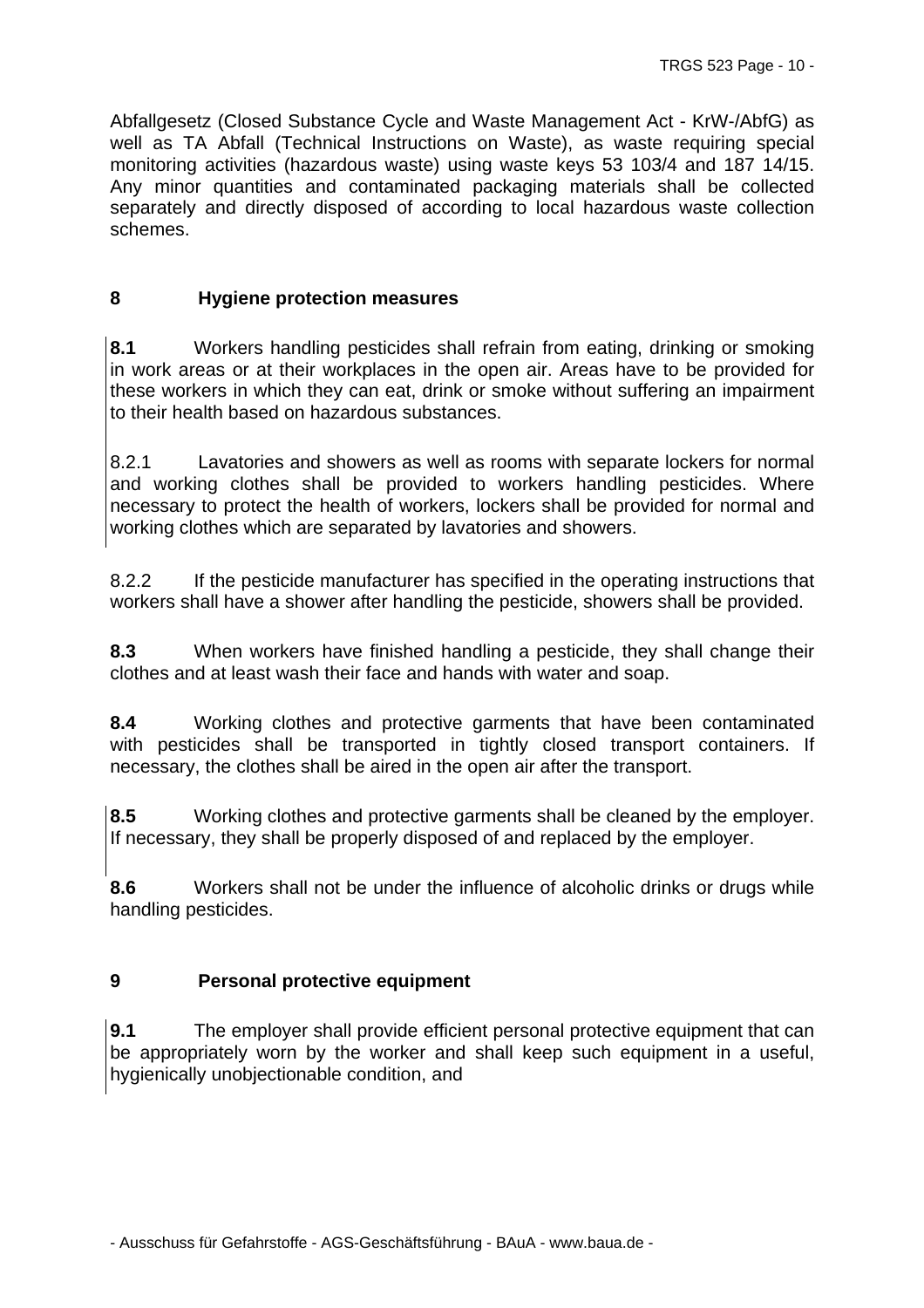**9.2** The employer shall ensure that the workers' activities are limited to the time absolutely necessary to carry out the work to be done and compatible with health protection.

**9.3** The workers shall use the personal protective equipment provided. Wearing respiratory protection and full protection suits shall not constitute a permanent measure.

**9.4** The employer shall define the personal protective equipment to be used prior to commencement of the work.

**9.5** Whether and which protective equipment is to be provided shall be judged subject to the pesticide to be used, the application method, the detergent and the type of pest to be controlled. This determination shall be made with due regard to the active substances and synergists as well as the possible auxiliary substances present. Auxiliary substances may include, without being limited to, wetting agents and solvents, emulgators, anti-corrosives and stabilisers.

**9.6** Depending on the application method of the pesticides, the following protective equipment shall be worn at minimum

| Application<br>method         | Respiratory<br>protection<br>Eye<br>protection <sup>1</sup> | Protective<br>garments                    | Suitable<br>underwear | Protective<br>gloves | Suitable shoes<br>(material,<br>shape) |
|-------------------------------|-------------------------------------------------------------|-------------------------------------------|-----------------------|----------------------|----------------------------------------|
| Pouring                       |                                                             | $\ddot{}$                                 |                       | $\ddot{}$            | ÷                                      |
| Sprinkling                    | <b>KB</b>                                                   | $\ddot{}$                                 | $\blacksquare$        | $\ddot{}$            |                                        |
| <b>Dusting</b>                | P/HM/KB                                                     | $\pm$                                     |                       | $\ddot{}$            |                                        |
| Coating*                      | F/HM                                                        | $\ddot{}$                                 |                       | $\ddot{}$            |                                        |
| Spraying                      | FP/VM                                                       | $\ddot{}$                                 | +                     | $\ddot{}$            | ÷                                      |
| High-<br>pressure<br>spraying | HM                                                          | $\ddot{}$                                 | $\ddot{}$             | $\ddot{}$            | $\ddot{}$                              |
| Atomizing                     | FP/VM                                                       | $\ddot{}$<br>Masking<br>οf<br>transitions | $\ddot{}$             | $\ddot{}$            | $\ddot{}$                              |

| $KB = Face shield$ $VM = Full mask$    |                                         | + required      | * Immersion     |
|----------------------------------------|-----------------------------------------|-----------------|-----------------|
| $P =$ Particle filter $F =$ Gas filter |                                         | - not necessary | Impregnation of |
|                                        | $HM = Half$ mask $FP = Combined$ filter |                 | drilled holes   |

<span id="page-10-0"></span><sup>1</sup> Rules for the use of breathing apparatus, and list of certified breathing apparatus, order no. ZH 1/701, order no. ZH 1/606. To be obtained from Carl Heymanns Verlag KG, Luxemburger Strasse 449, 50939 Köln.

l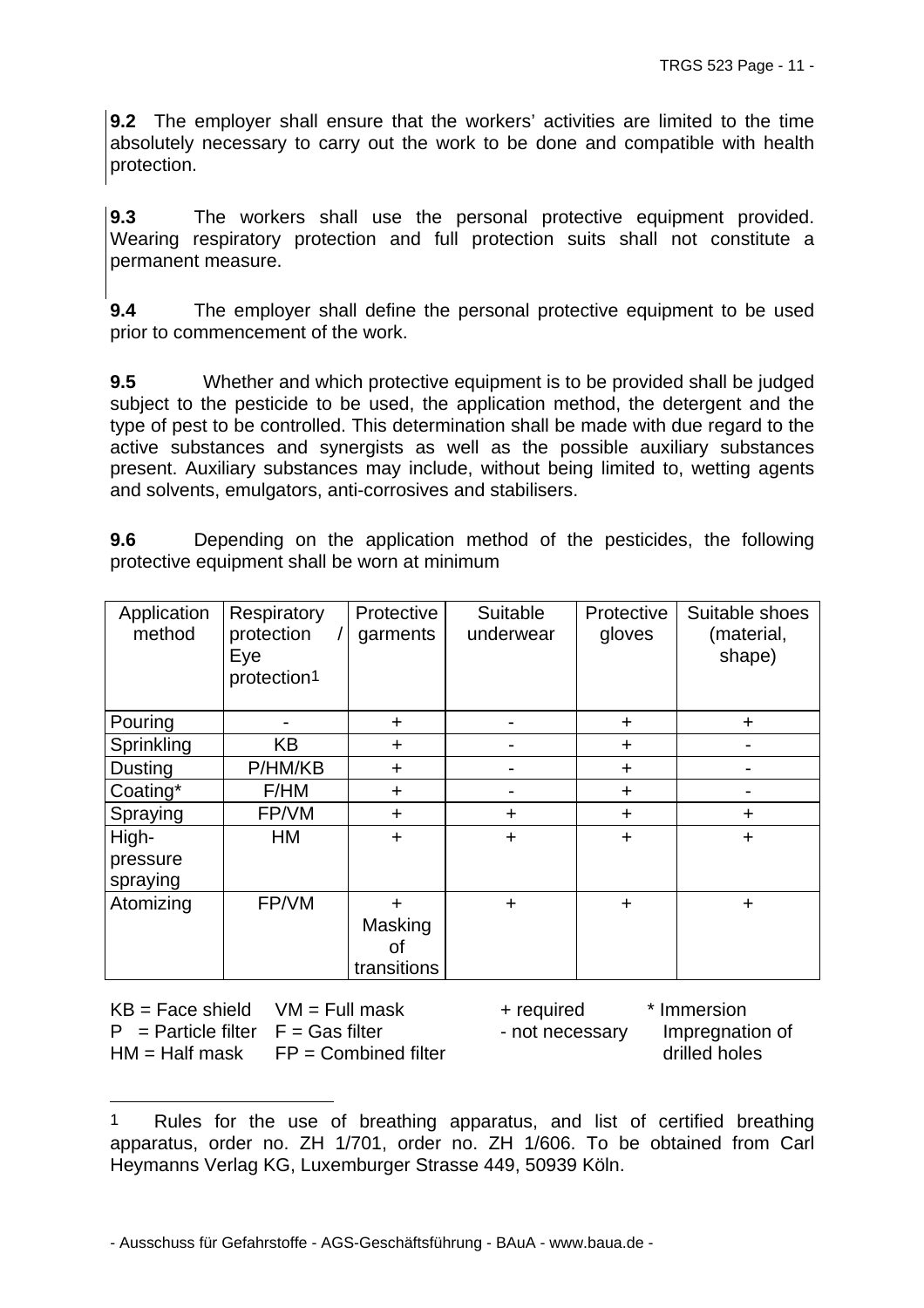**9.7** If there is a risk of other injuries or health hazards, appropriate additional personal protective equipment shall be worn, such as helmets, goggles, safety shoes, rubber apron.

# **10 Preventive medical check-ups**

**10.1** Workers applying pesticides that require wearing respirators

- 1. shall not be employed,
- 2. shall not be continued to be employed,

by the employer unless they have been submitted to a medical check-up by a qualified doctor within the time limits specified in UVV VBG 100/GUV 0.6 for the first and any subsequent medical check-up for persons wearing respirators.

# **11 Storage and warehousing**

**11.1** Pesticides shall be stored and warehoused in such a way as to avoid any deleterious effect on the environment or human health. Appropriate and reasonable precautions shall be taken in order to avoid abuse or misuse to the greatest possible extent.

**11.2** Attention shall be paid to the relevant rules contained in TRGS 514 (for 50 kg or more) and TRG 280.

**11.3** Pesticides shall not be kept or stored in containers which bear the risk of confusion with foodstuffs due to their shape or labelling. Pesticides shall be kept and stored in an orderly manner and not immediately next to drugs, foodstuffs or animal feed or any ingredients thereof.

**11.4** Pesticides bearing the label 'T+' or 'T' shall be stored in a locked facility or in such a way that only persons with expertise in the use of such substances have access to them.

# **12 Employer advisories and instructions**

**12.1** The employer shall prepare advisories and instructions specific to the working area and substance in which the risks that may arise for humans and the environment when handling hazardous substances are described, the necessary protective measures and rules of conduct are defined, and the proper disposal of any hazardous waste arising is pointed out. The advisories and instructions shall be written in an easily understandable style and in the language of the workers and shall be posted in a suitable location within the establishment. The advisories and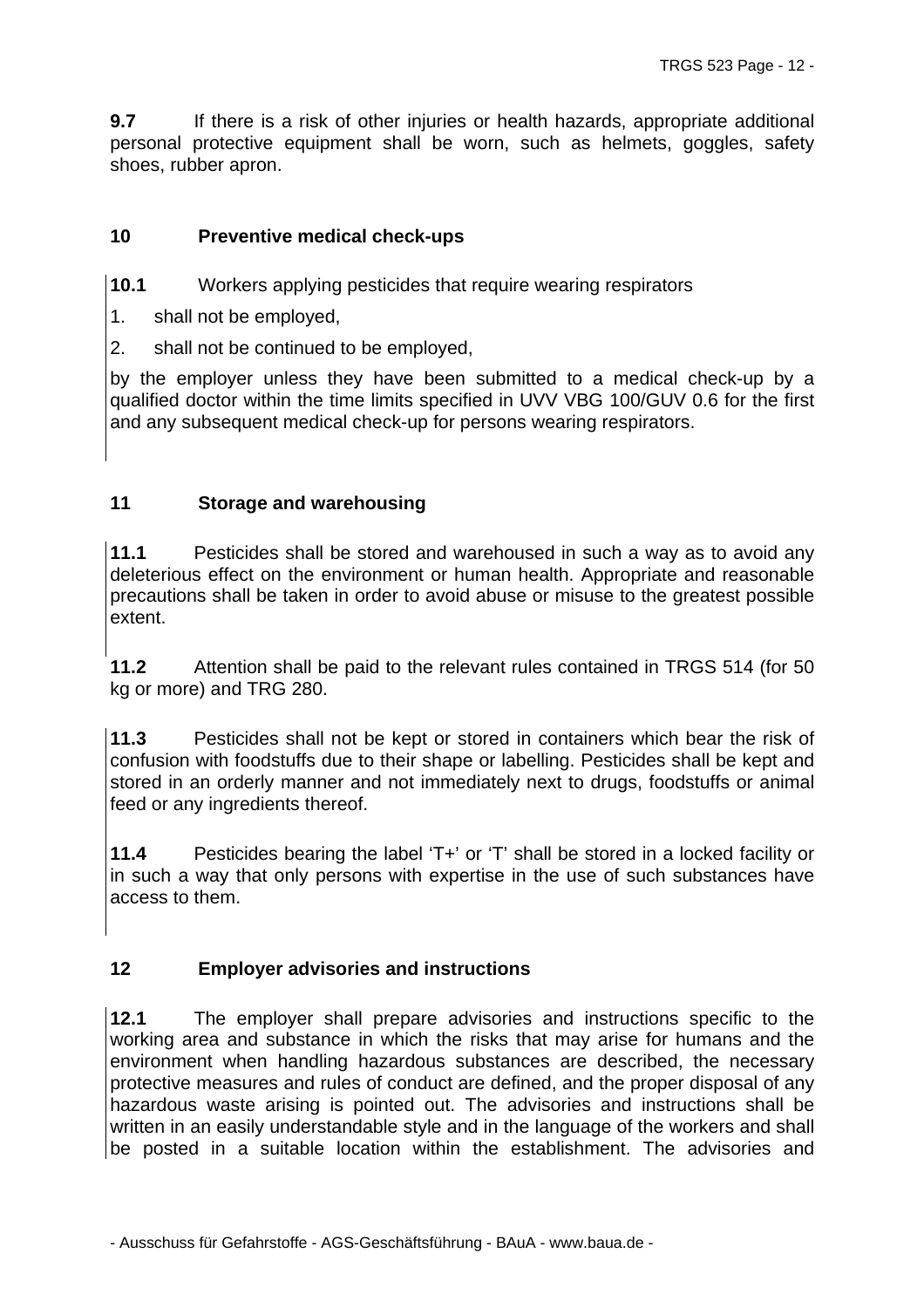instructions shall also include instructions concerning the behaviour in the event of danger and the first aid measures to be taken.

**12.2** Workers who are assigned the task of handling hazardous substances shall be instructed concerning the possible hazards and the protective measures through the advisories and instructions. Workers capable of bearing children shall be additionally informed about the possible hazards and employment restrictions relating to expectant mothers. These instructions have to be provided prior to taking up employment and thereafter at least once per year verbally and specific to the respective workplace. The contents and time of the instructions shall be recorded in writing and confirmed by the persons receiving the instructions by signing the records. The evidence of the instruction shall be kept for two years.

**12.3** The employer's advisories and instructions shall incorporate the instructions for use issued by the manufacturer with respect to the relevant pesticides.

**12.4** The employer shall inform expectant or breastfeeding mothers and all other female workers employed by him as well as the works council or personnel representatives, if existing, concerning the results of the assessment of the working conditions and the measures to be taken to protect health and safety at the workplace as soon as this is viable. (Section 2 1st sentence of Mutterschutzrichtlinienverordnung - Ordinance on the protection of pregnant and nursing women at the workplace - MuSchRiV).

#### **13 Restrictions of employment**

Reference is made to the restrictions of employment specified in the Youth Employment Act and the Maternity Protection Guideline Regulation.

#### **14 First aid**

**14.1** Adequate first aid equipment and medication shall be kept wherever pest control activities are carried out and shall be maintained in a serviceable condition.

**14.2** The first aid equipment shall be checked annually for completeness and a serviceable condition, e.g. by first aiders. The inspection shall be properly recorded.

**14.3** The first aiders who must be employed in accordance with UVV 'First Aid' (VBG 109/GUV 0.3) shall receive additional training and further training concerning First Aid, in particular, as regards the pesticides used, from a specialist in occupational medicine. Such training and further training measures shall be repeated in intervals not exceeding 2 years. The training measures performed shall be properly recorded.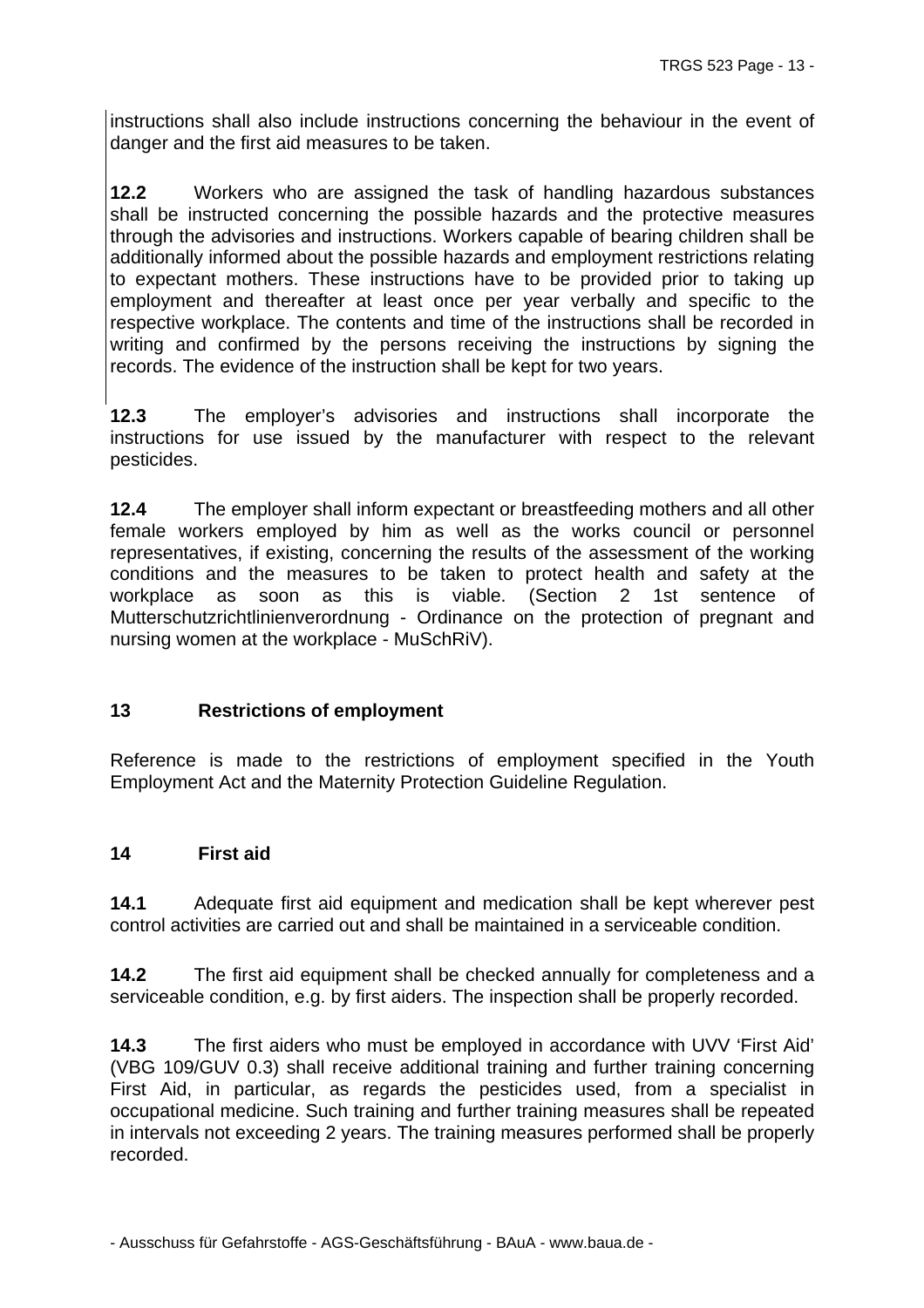**14.4** In the vicinity of the work areas, running water and soap shall be available for washing and rinsing any contaminated body parts.

**14.5** In the event of poisoning or skin damage, the workers concerned shall be immediately presented to a doctor.

## **15 Pest control activities in public facilities**

**15.1** Fourteen days prior to the realisation of pest control activities in public facilities, particularly schools, day-care centres, or hospitals, the competent authority shall be notified in writing of the scope, application, materials, methods and envisaged protective measures for such activities.

**15.2** This notification shall be made by the specialist company carrying out the pest control activities. (for a form sheet, refer to Annex II)

**15.3** For the purpose of Section 15.1, public facilities shall mean the following:

- Public and private schools serving general education and vocational training purposes
- School boarding houses, youth hostels, infant homes, children's homes, nurseries, day-care facilities, apprentice hostels, youth homes, holiday camps and similar institutions
- Hospitals, maternity homes, rehabilitation facilities, pensioners' homes, nursing homes, other establishments designed for residential purposes and mass accommodation
- other public facilities, such as canteens, swimming pools and museums.

#### **16 Documentation**

**16.1** All pest control activities shall be comprehensively documented. Such documentation shall be archived for a minimum of five years and shall be submitted to the competent authority upon request.

**16.2** The documentation shall be prepared by the qualified person on the basis of Annex II.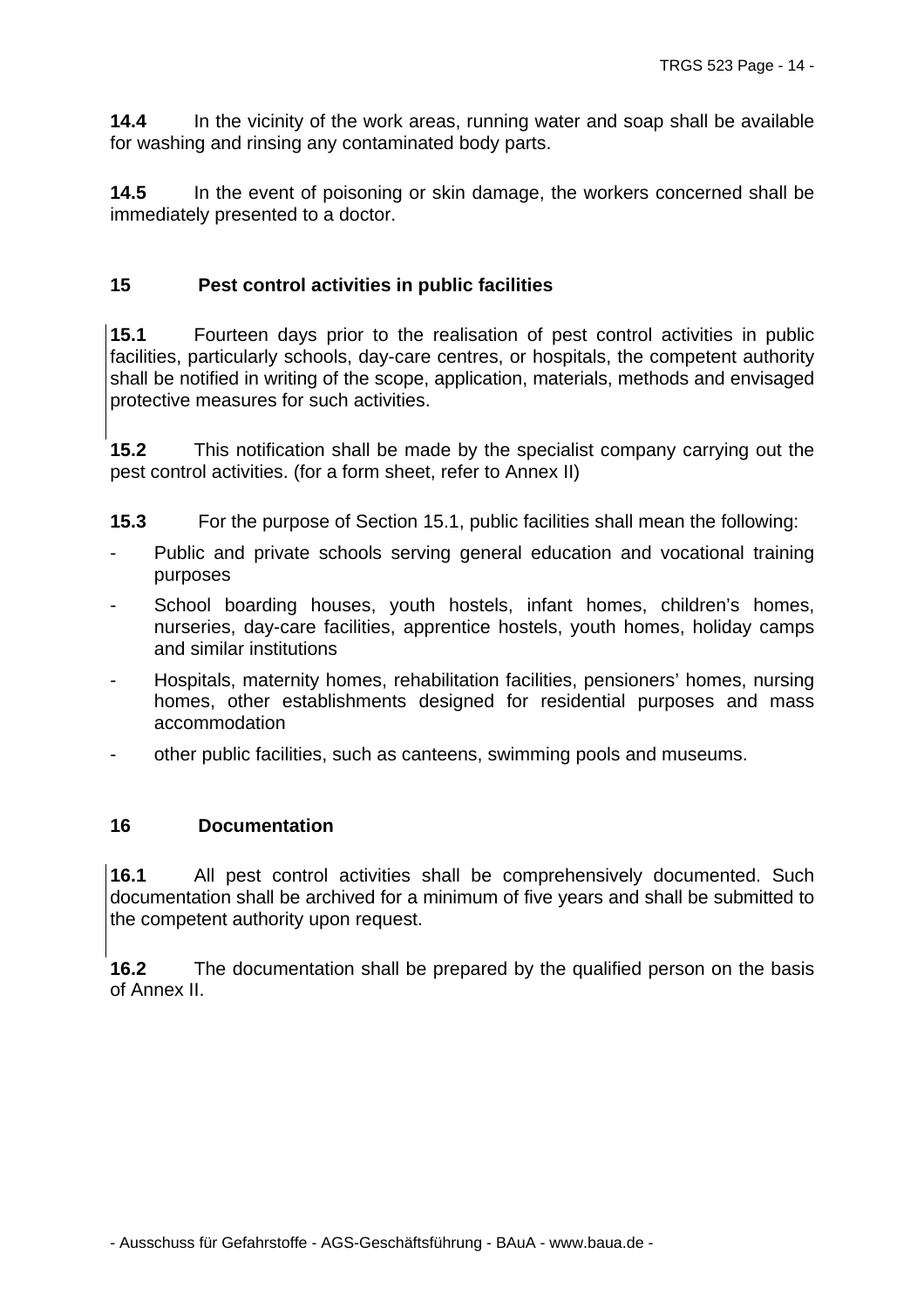## **Annex I to TRGS 523**

## **Recognition criteria**

## **1 Application domains**

The recognition of expert knowledge in accordance with Sections 4.3.2 and 4.4 of the present TRGS can be granted for the following application domains of pest control in accordance with the current state of the art:

- Protection of health and stored products as well as special material protection
- Plant protection
- Preservation and protection of wood and buildings

## **2 Evidence**

**2.1** The following evidence shall be submitted by those who want to apply to the relevant authority for recognition of their expert knowledge in accordance with Section 4.3.2 of the present TRGS:

- a) Basic theoretical knowledge in accordance with Section 3 of the present Annex
- b) Special theoretical knowledge in accordance with Section 4 of the present Annex concerning at least one application domain
- c) On-the-job experience in accordance with Section 5 of the present Annex

**2.2** The evidence in accordance with Section 2.1 letters a and b may be provided by submitting

- a) Certificates evidencing an examination or training course that has been recognised as being equivalent in accordance with Section 4.3.2  $1<sup>st</sup>$  sentence of the present TRGS
- b) Certificates evidencing an examination or completed course of education that has been recognised as being equivalent for a specific application domain in accordance with Section 4.3.2 2<sup>nd</sup> sentence of the present TRGS.

**2.3** Evidence of expert knowledge can also be recognised as having been provided if the applicant can prove that the corresponding expert knowledge in accordance with Section 2.1 of the present Annex was taught and verified as part of a completed course of education, and can provide the corresponding certificates.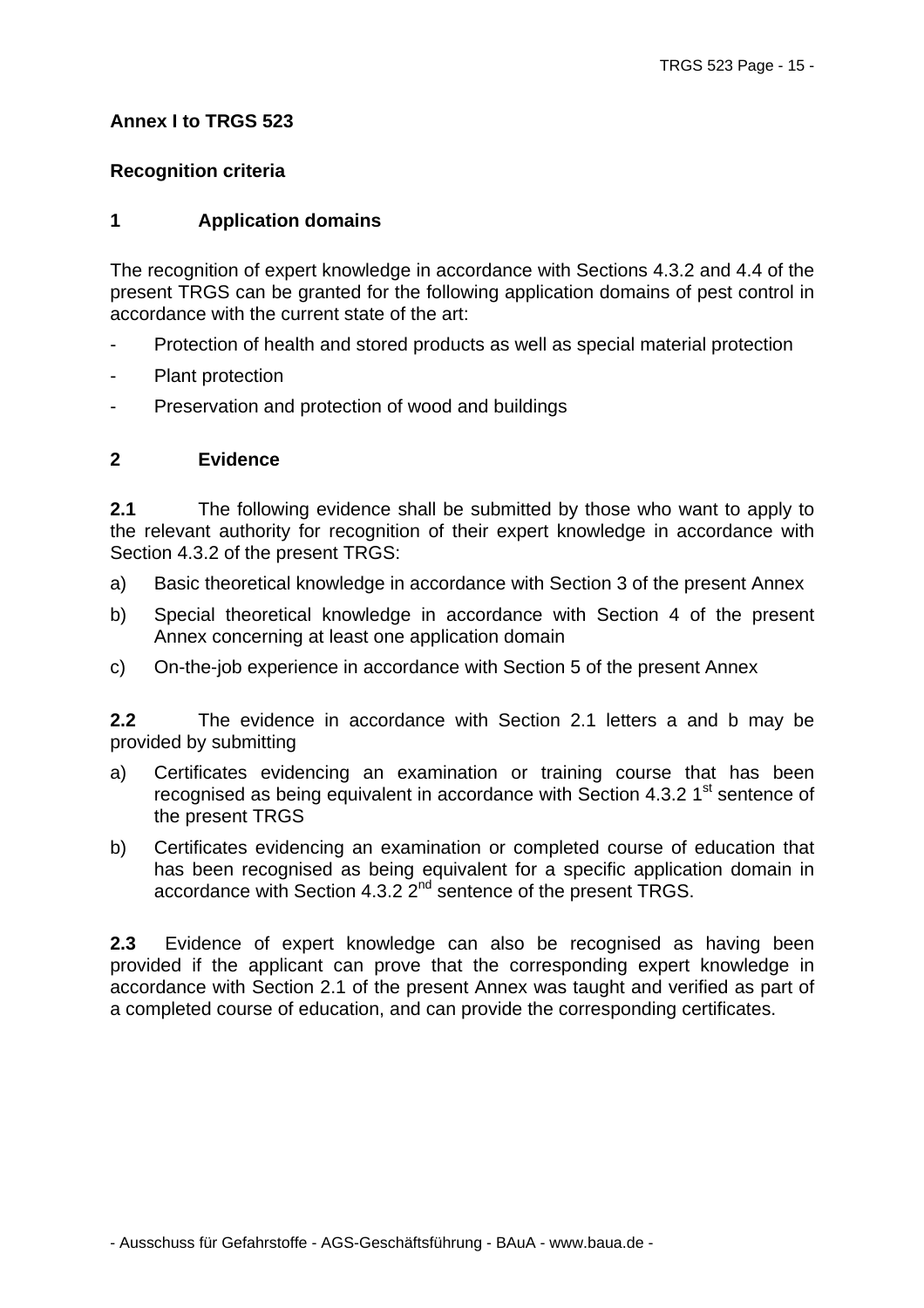## **3 Basic theoretical knowledge**

- **3.1** Basic theoretical knowledge is necessary for the following areas:
	- Basic sciences (technical mathematics, physics, chemistry, biology, toxicology)
	- Occupational Safety and Health including accident prevention
	- Protection of health, animals and the environment including hazardous substances legislation
	- Knowledge of technical equipment
- **3.2** Time required

Within the scope of the training course, the following training units comprising 45 minutes each shall be deemed sufficient with respect to the training domains specified in Section 3.1 hereof:

| 1. Technical mathematics                                                                              |                                                                            |
|-------------------------------------------------------------------------------------------------------|----------------------------------------------------------------------------|
| 24 training units                                                                                     |                                                                            |
| General basics of physics                                                                             | (referred to the example of health<br>and safety at work and properties of |
| 12 training units                                                                                     | the hazardous substances used as                                           |
| 3. General basics of chemistry                                                                        | pesticides)                                                                |
| 12 training units                                                                                     |                                                                            |
| 4. General basics of biology                                                                          |                                                                            |
| 32 training units                                                                                     |                                                                            |
| 5. General basics of toxicology                                                                       |                                                                            |
| 12 training units                                                                                     |                                                                            |
| 6. Health and safety at work -                                                                        |                                                                            |
| organisation and basic principles -                                                                   |                                                                            |
| 6 training units                                                                                      |                                                                            |
| 7. Basics of equipment technology                                                                     |                                                                            |
| 10 training units                                                                                     |                                                                            |
| 8. Protection of health, animals and the<br>environment including hazardous<br>substances legislation |                                                                            |
| 40 training units                                                                                     |                                                                            |

# **4 Special knowledge**

**4.1** Special theoretical knowledge is required as follows with respect to the relevant domain in accordance with Section 1.2 - 1.7:

Knowledge concerning the type, nature or construction of the material to be protected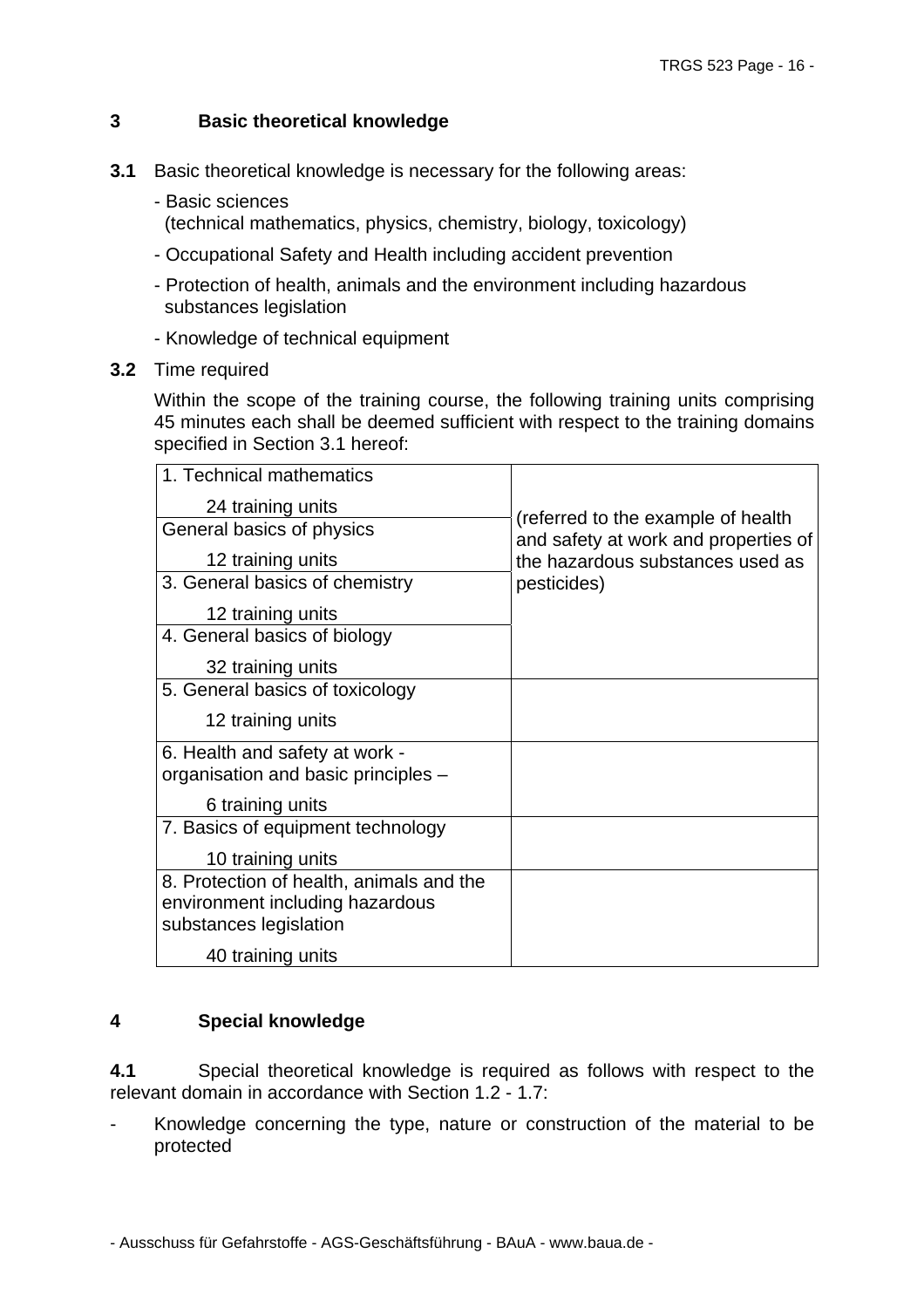- Pests occurring in the partial area including diagnosis of infestation, differentiation according to stages of development, if necessary
- Special pesticides for this application domain, their active substances, formulations, method of action, effects, as well as possible test or quality marks of the preparations
- Suitability and capacity of different methods of extermination
- Criteria for pest extermination in accordance with animal protection legislation
- Toxicity and behaviour of the active substance in organisms other than the target organism
- Chemical behaviour of the pesticides in the environment (degradation, distribution and accumulation behaviour)
- Transport, storage, determination of residues, cleaning and disposal of the preparations
- Behaviour in the event of poisoning
- Preventive measures, safeguards for the protection of users, affected persons and the environment
- Equipment technology including operation and maintenance, production of ready-to-use preparations, methods of application
- Working guidelines for determining infestation, the preparation, performance, efficiency control of pest control activities, and subsequent treatment

Reference is also made to DIN 68800 with respect to Section 1.3

#### **4.2 Time required**

The following times are considered adequate training periods:

- Protection of health and stored products as well as special material protection 90 training units
- Plant protection 44 training units
- Preservation and protection of wood and buildings 60 training units

#### **5 Practical experience on the job**

- **5.1** An applicant shall be deemed to have sufficient practical experience:
- a) for a full proof of expert knowledge
	- if he has successfully passed the final examinations in a recognised apprenticeship trade and has then worked for at least two years in that trade, or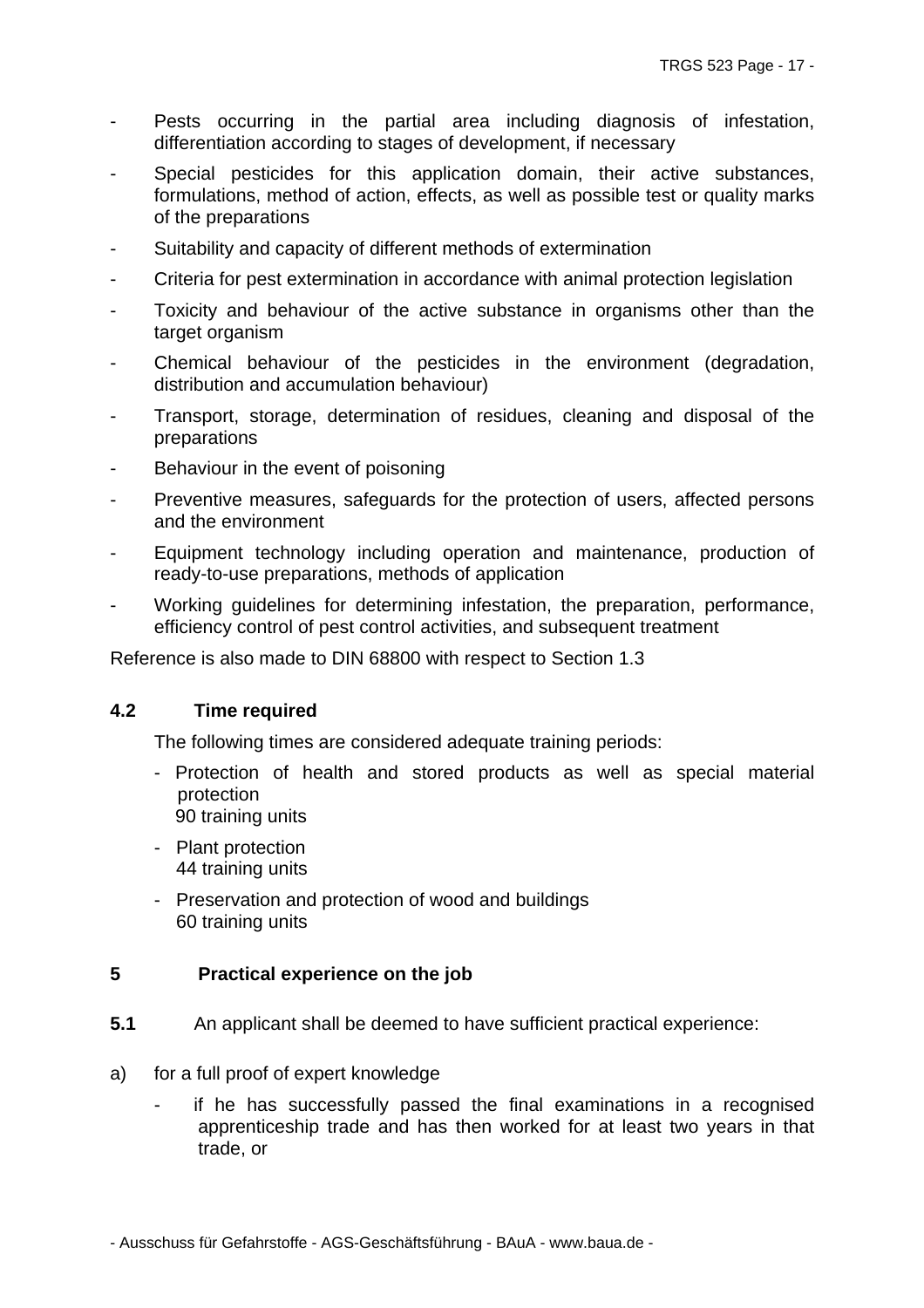- if he has worked for at least four years on the job
- b) for a proof of expert knowledge limited to one domain:

at least 30% of the times specified in subs. a) hereof.

c) if the proof of expert knowledge is limited to certain pests and restricted to certain pesticides and a single domain, no less than 3 months of practical experience on the job shall be deemed sufficient.

The recognition will in this case cease to be valid upon termination of the activity.

**5.2** Practical experience on the job must have been obtained in relevant establishments performing adequate practical activities that are commensurate with the intended domains. The term practical experience on the job presupposes full-time employment. The required times will be extended accordingly for part-time workers.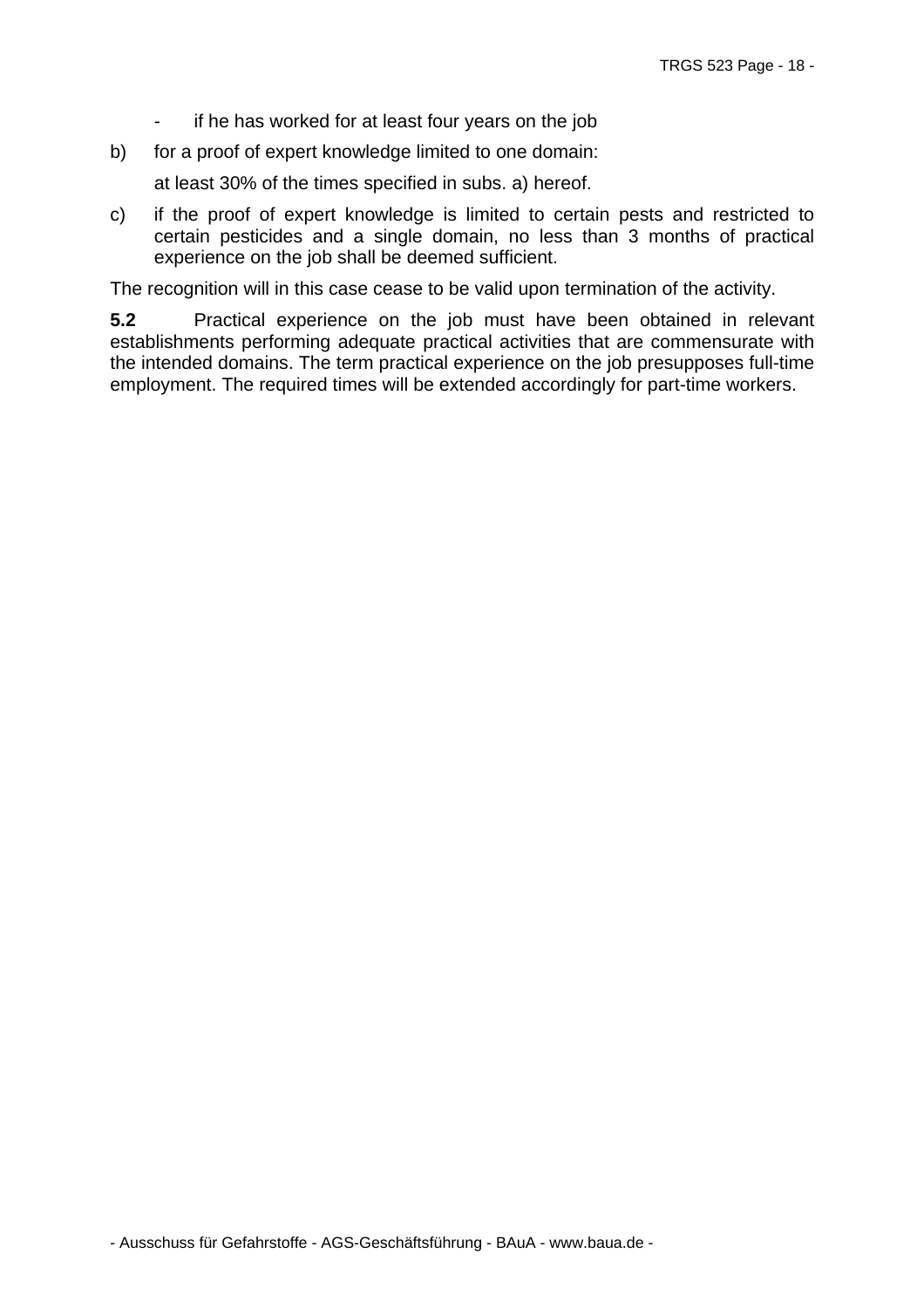#### **Annex II to TRGS 523**

Notification of the intended application of pesticides in public facilities

| To the competent                                                                   | From    |
|------------------------------------------------------------------------------------|---------|
| local supervisory authority                                                        | Name    |
|                                                                                    | Address |
| cc. District Administration Authority<br>cc. Occupational safety and health office |         |
|                                                                                    |         |

Tel. / FAX

We hereby inform you in accordance with Article 25 of the Hazardous Substances Ordinance in connection with Annex V No. 6.4.2 thereto that we were ordered to perform pest control activities in the public facility designated below

| $\mathbf{1}$ . | Address of the public facility: |
|----------------|---------------------------------|
|                |                                 |

| 2. |  | Client (if different from no. 1): |  |
|----|--|-----------------------------------|--|
|----|--|-----------------------------------|--|

**3. Affected building (sections), rooms or areas:** 

**4. Envisaged date or period of time:** 

#### **5. Target organisms:**

#### **6. Anticipated agent:**

| Trade name | Active substance(s) Concentration |         | <b>Classification under</b> |
|------------|-----------------------------------|---------|-----------------------------|
|            |                                   | applied | GefStoffV                   |
|            |                                   |         |                             |
|            |                                   |         |                             |
| $\sim$     |                                   |         |                             |

please turn over